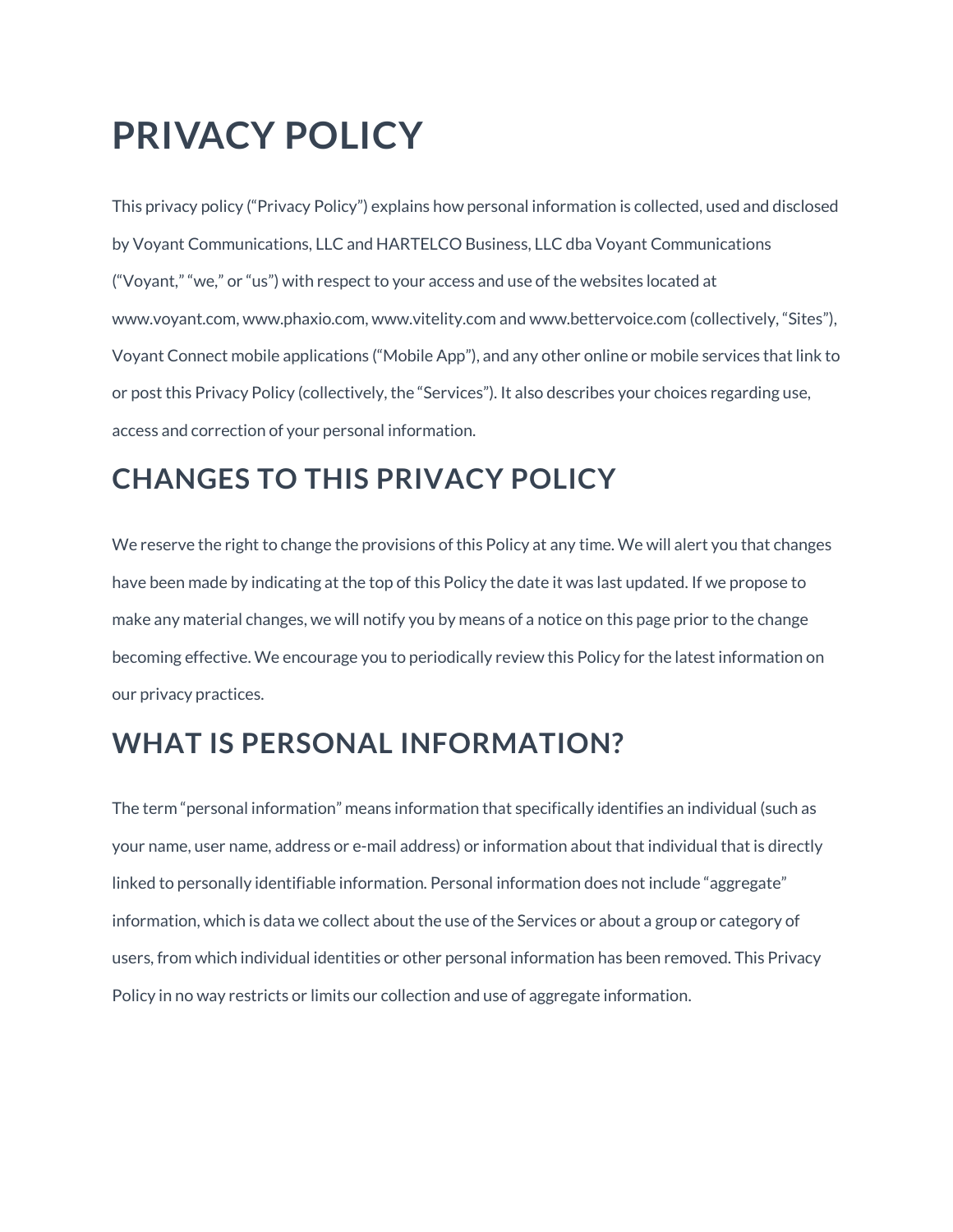# **WHAT PERSONAL INFORMATION DO WE COLLECT? Active Collection**

We collect information from you in various ways when you visit the Services. For example, we collect information you voluntarily provide to us, such as when you use the Services, send us an email or provide or request information. Such information may include personal information, such as your name or email address. Personal and demographic information may also be collected if you provide such information in connection with leaving comments or sending an email to us.

When you establish an account for Services, we collect information such as your name, address, and telephone number, as well as information used for credit checks, billing, and payment, and any other information we may need to establish and service your account. When you first order your Services, and when you request any subsequent changes or updates to your Services, Voyant may collect information about the service options that you have chosen. Voyant may also collect your personal information when you contact us: for example, if you ask for support or maintenance, have questions about your bill, send us e-mails, respond to our surveys or e-mails, engage in chat sessions with us, register for information, contact us regarding your individual access requests, or participate in promotions or contests.

#### **Passive Collection**

When you use the Sites, some information may be automatically collected, such as your Internet Protocol (IP) address, your operating system, the browser type and the address of a referring website. We and our service providers may also collect certain information through the use of cookies, flash cookies (LSO), local storage, web beacon, scripts, eTags and other tracking technologies to better inform our engagement efforts with you.

Cookies are small data files stored on your hard drive to simplify and improve your experience. Cookies may be used to remember some of your personalization preferences, including your username and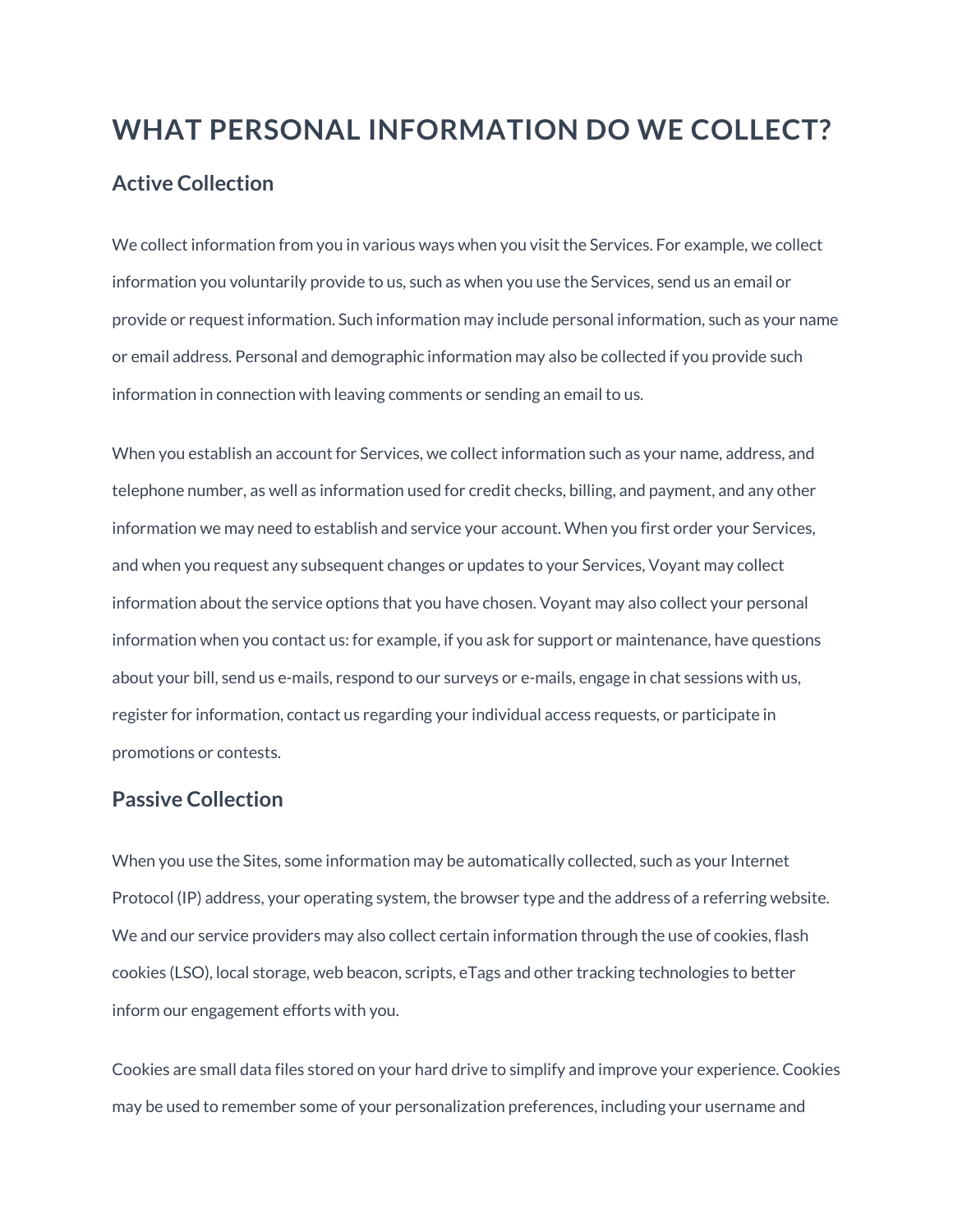password (if you choose to store them). We also use information obtained from cookies to improve the Sites, and to make decisions concerning advertising, product offerings and services. Web beacons are small, invisible graphic images that may be used on the Site or in emails relating to the Site to collect certain information and monitor user activity on the Site, such as to count visits, understand usage effectiveness and to tell if an email has been opened and acted upon.

Most web browsers support cookies, and users can control the use of cookies at the individual browser level. Please note that if you choose to disable cookies, it may limit your use of certain features or functions on our Sites. To manage flash cookies (LSO), please click [here.](http://www.macromedia.com/support/documentation/en/flashplayer/help/settings_manager07.html)

#### **Interested-Based Advertising**

Third-party advertisers and other organizations may use their own cookies and similar technologies to collect information about your activities on our digital properties and/or the advertisements you have clicked on. This information may be used by them to serve advertisements that they believe are most likely to be of interest to you based on content you have viewed. Third-party advertisers may also use this information to measure the effectiveness of their advertisements. If you would prefer to not receive personalized ads based on your browser or device usage, you may generally express your optout preference to no longer receive tailored advertisements. Please note that you will continue to see advertisements, but they will no longer be tailored to your interests.

To opt-out of interest-based advertising by participating companies in the following consumer choice mechanisms, please visit:

- Digital Advertising Alliance (DAA)'s [self-regulatory](http://optout.aboutads.info/) opt-out page and mobile [application-based](https://youradchoices.com/appchoices) ["AppChoices"](https://youradchoices.com/appchoices) download page
- European Interactive Digital [Advertising](http://youronlinechoices.eu/) Alliance (EDAA)'s consumer opt-out page
- Network Advertising Initiative (NAI)'s [self-regulatory](http://optout.networkadvertising.org/) opt-out page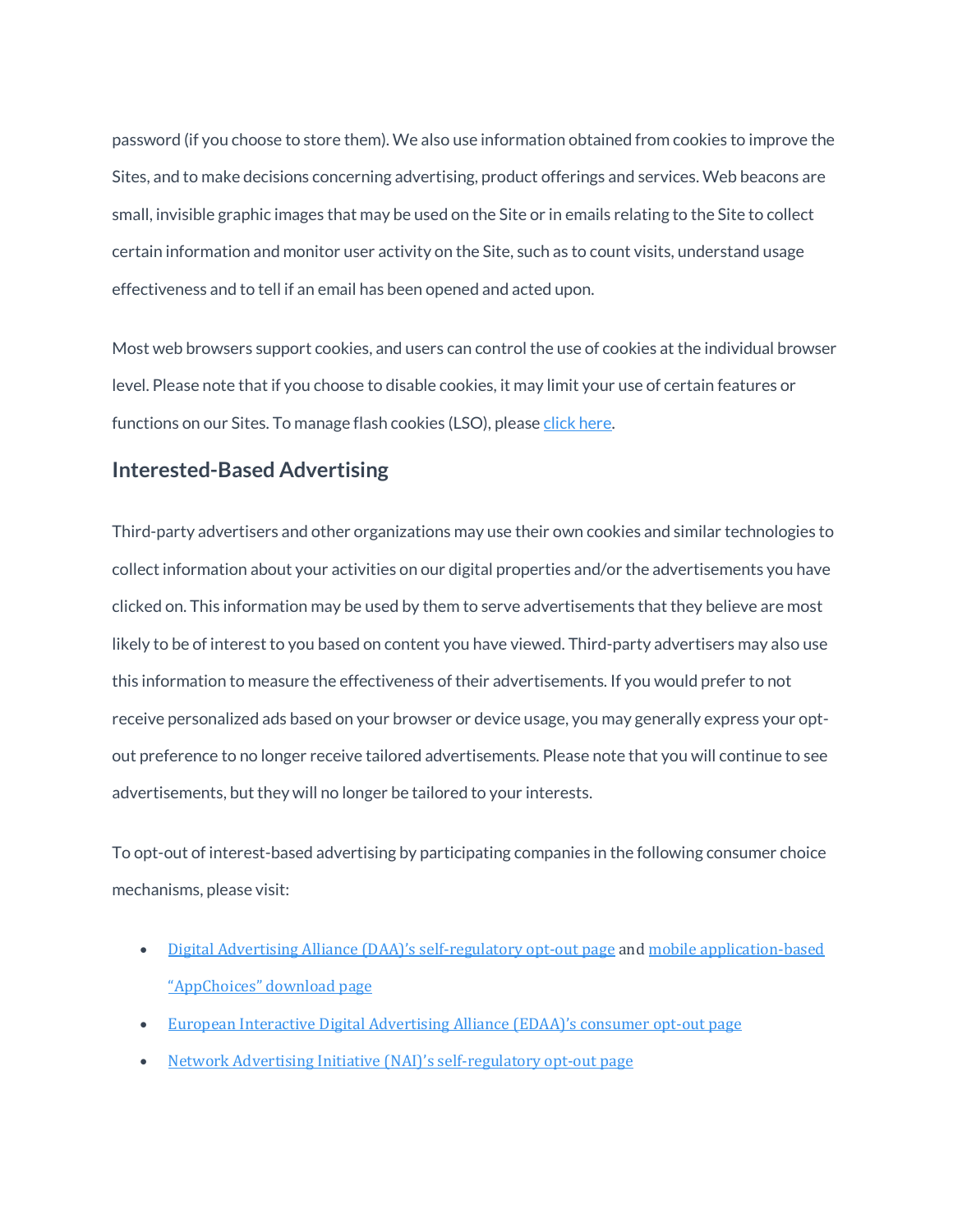In the mobile environment, most mobile operating systems offer device-based opt-out choices that are transmitted to companies providing interest-based advertising. To set an opt-out preference for a mobile device identifier (such as Apple's IDFA or Android's GAID), visit the device manufacturer's current choice instructions pages, or read more about sending signals to limit ad [tracking](http://www.networkadvertising.org/mobile-choices) for your [operating](http://www.networkadvertising.org/mobile-choices) system here.

Please note that these settings must be performed on each device (including each web browser on each device) for which you wish to opt-out, and if you clear your cookies or if you use a different browser or device, you will need to renew your opt-out preferences.

#### **Collection from Third Parties**

We obtain information about you from third parties in order to:

We collect or receive information about you and your activity from third parties [including other users of our sites and services, advertisers, business partners, and vendors], as follows:

We may also combine the information we collect about you with demographic, geolocation, and interest-based segment data, along with event-based data, cookie information and hashed email addresses from third-party providers.

#### **Mobile App**

We collect certain information such as device identifier, user settings and the operating system when you use our mobile services or applications. We may collect and store information about your location. We may use the location information to enhance location-related features of the services. If you do not want us to collect location information, you may disable the feature at the device level.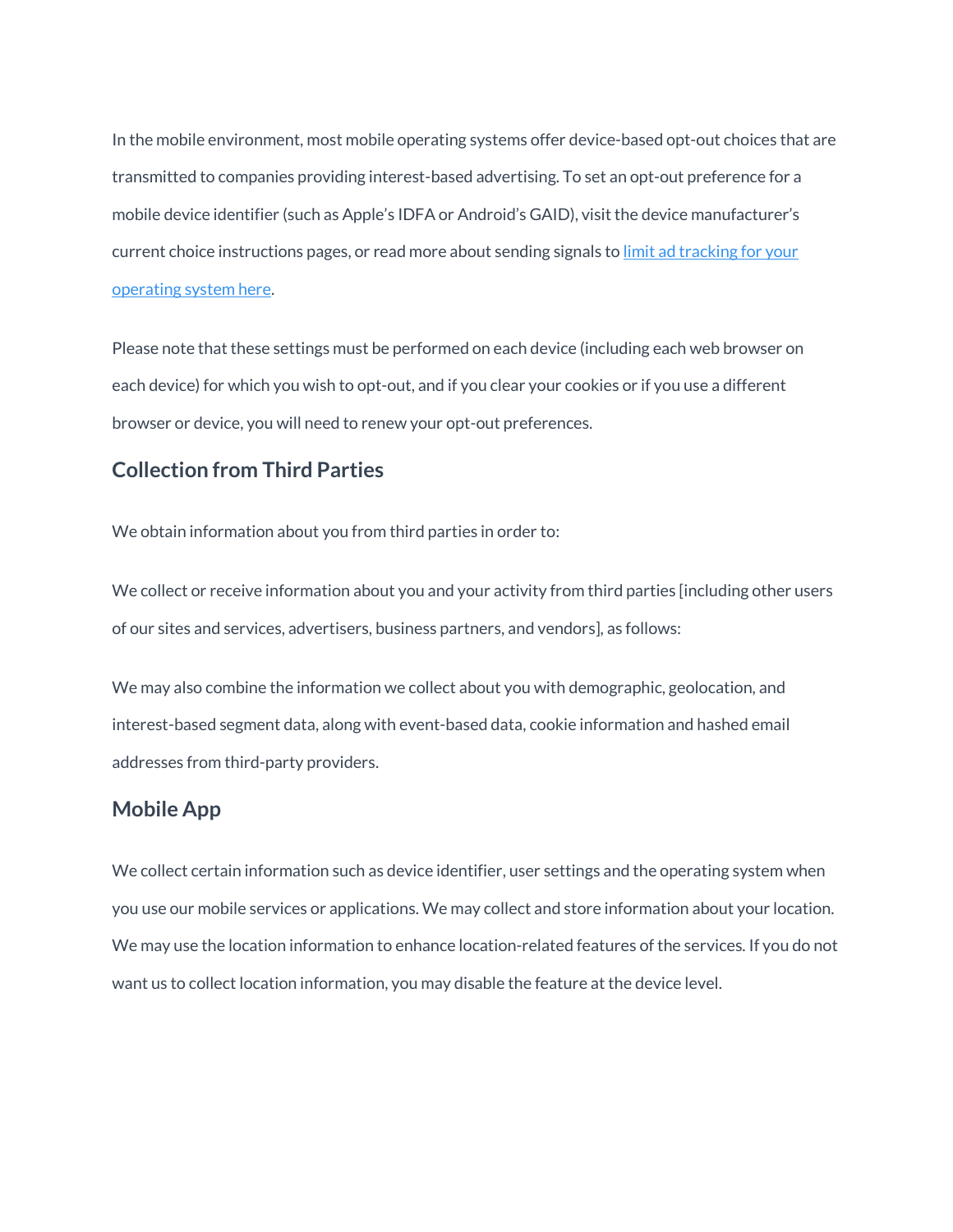# **HOW DO WE USE THE PERSONAL INFORMATION WE COLLECT?**

Voyant may use your personal information in order to install, configure, operate, support, and maintain your Services, including, but not limited to, any of the following purposes, business activities and/or needs:

- Provide the Services or information you request, and to process and complete any transactions in connection therewith;
- To respond to your emails, questions, comments, requests and complaints, and provide customer service and support;
- Request feedback and to otherwise contact you about your use of the Sites and the Services;
- To monitor and analyze the Sites and the Services usage and trends, and to personalize and improve the Site, the Services and our users' experiences on the Site and the Services, and to increase the Site's and the Services' functionality and user friendliness;
- To provide you with news and information about the services we think will be of interest to you;
- To send you confirmations, updates, security alerts, and support and administrative messages and otherwise facilitate your use of, and our administration and operation of, the Site and the Services; and
- To notify you about important changes to the Sites and the Services.
- To comply with applicable laws and regulations.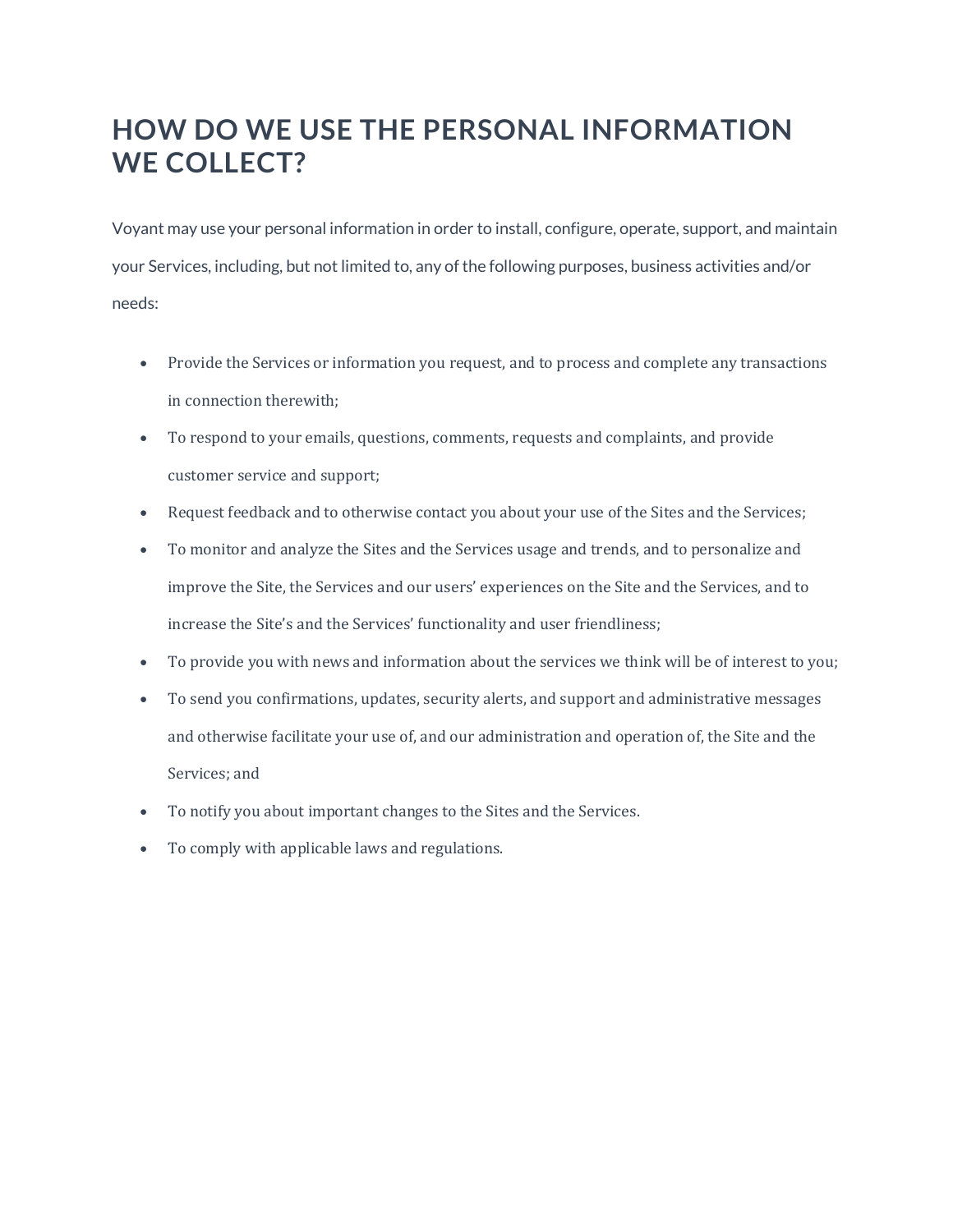# **WITH WHOM DO WE SHARE PERSONAL INFORMATION WITH?**

We share your personal information according to this Privacy Policy, with your consent or as necessary to provide you the services you request, as well as to operate our business. The ways in which we share your personal information are set forth below.

#### **Service Providers**

We share your information with third parties such as vendors, consultants, and other service providers who provide services on our behalf or to help with our business activities. Typically, we make these disclosures only when the disclosure is necessary to provide your Services or to conduct a legitimate business activity related to your Services.

Some business customers have purchased Services through our third-party agents or master agents. These agents collect all required customer information necessary to order your Services. They have an ongoing contractual relationship with us and the customers who purchase our Services through their agency. These agents retain access to customer information located on our systems for business purposes related to providing service to the end customer. The privacy policies of these agents or master agents will govern their use of customer information.

#### **Business Transitions**

In the event we (or our parent company) enters into a merger, acquisition, or sale of all or a portion of its assets, we may transfer information as part of such transaction. If, as a result of the business transition, this Privacy Policy, you can find those changes in the places indicated in the "Notification of Changes to this Policy" section above.

#### **Software and Configuration**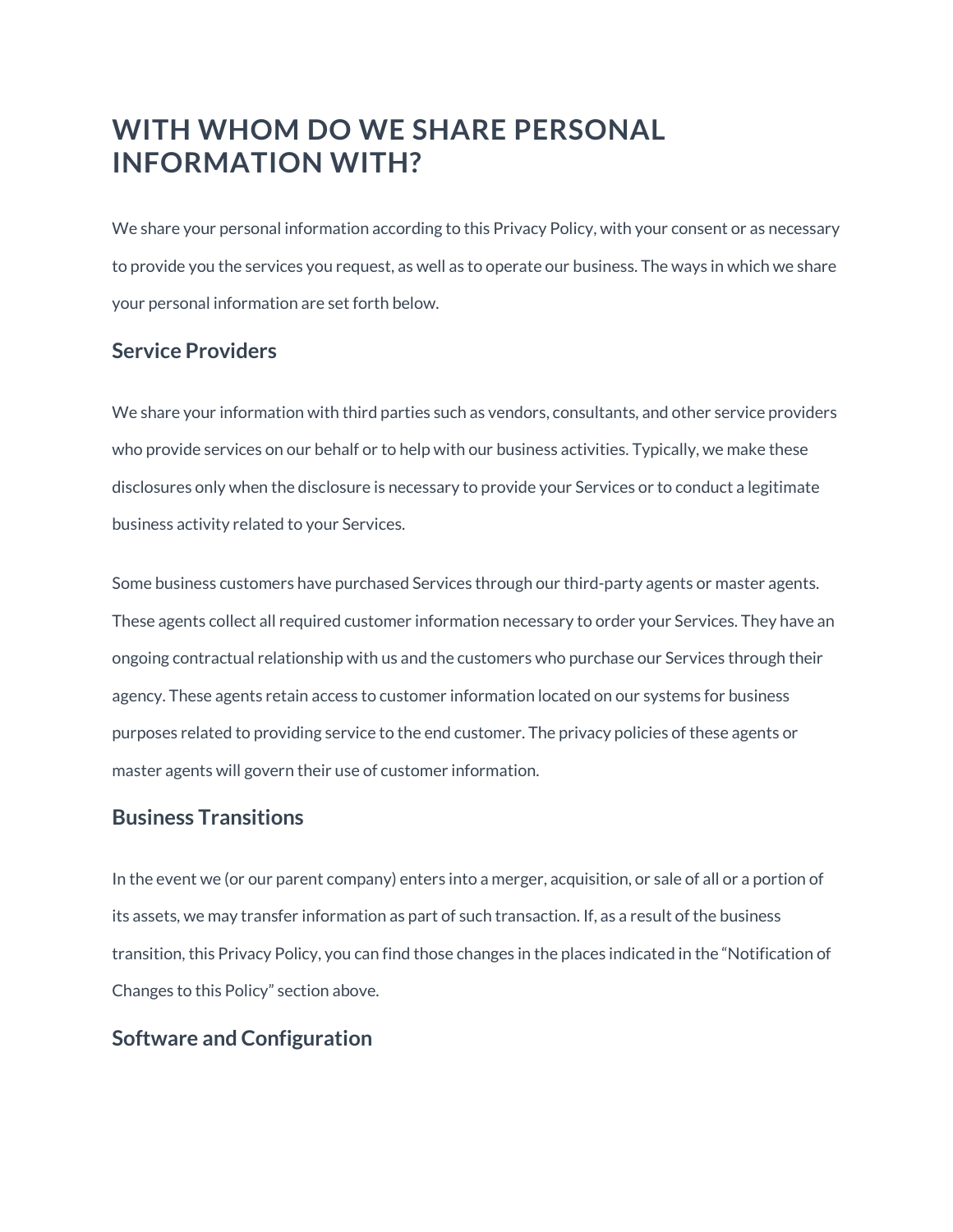By collecting and maintaining your information in support software tools, we may use the information you provide to assist you with technical support. The information collected in the support software is available only to authorized personnel for maintaining and supporting your use of our Services. We may also provide customer contact and support pages that you can use to communicate with us about technical support. We use the information provided by you on these pages to support your use of our Services.

We may also provide software directly or through third parties for your use in connection with our Services. These programs may be subject to their own terms of service and other policies. We recommend that you carefully read such third-party terms and policies to understand how they may use your personal information.

In certain cases, we may configure your Service or Service-related equipment to resolve a technical support issue or otherwise render or deliver your Service. We may perform these configurations at your request, and may do so at your location remotely.

#### **Business Partners**

With your consent, we may share your information with business partners and other third parties in order to allow them to provide you with offers, promotions, ads or products and services that we think you may enjoy. If you do not want us to share your personal information with these companies, please contact us as indicated at the end of this Privacy Policy.

#### **Required by Law**

We make every reasonable effort to protect customer privacy as described in this Privacy Policy. Nevertheless, we may be required by law to disclose personal information about a customer without his or her consent and without notice in order to comply with lawful requests (such as a subpoena, court order, or search warrant) from government authorities, including requests from national security agencies or law enforcement.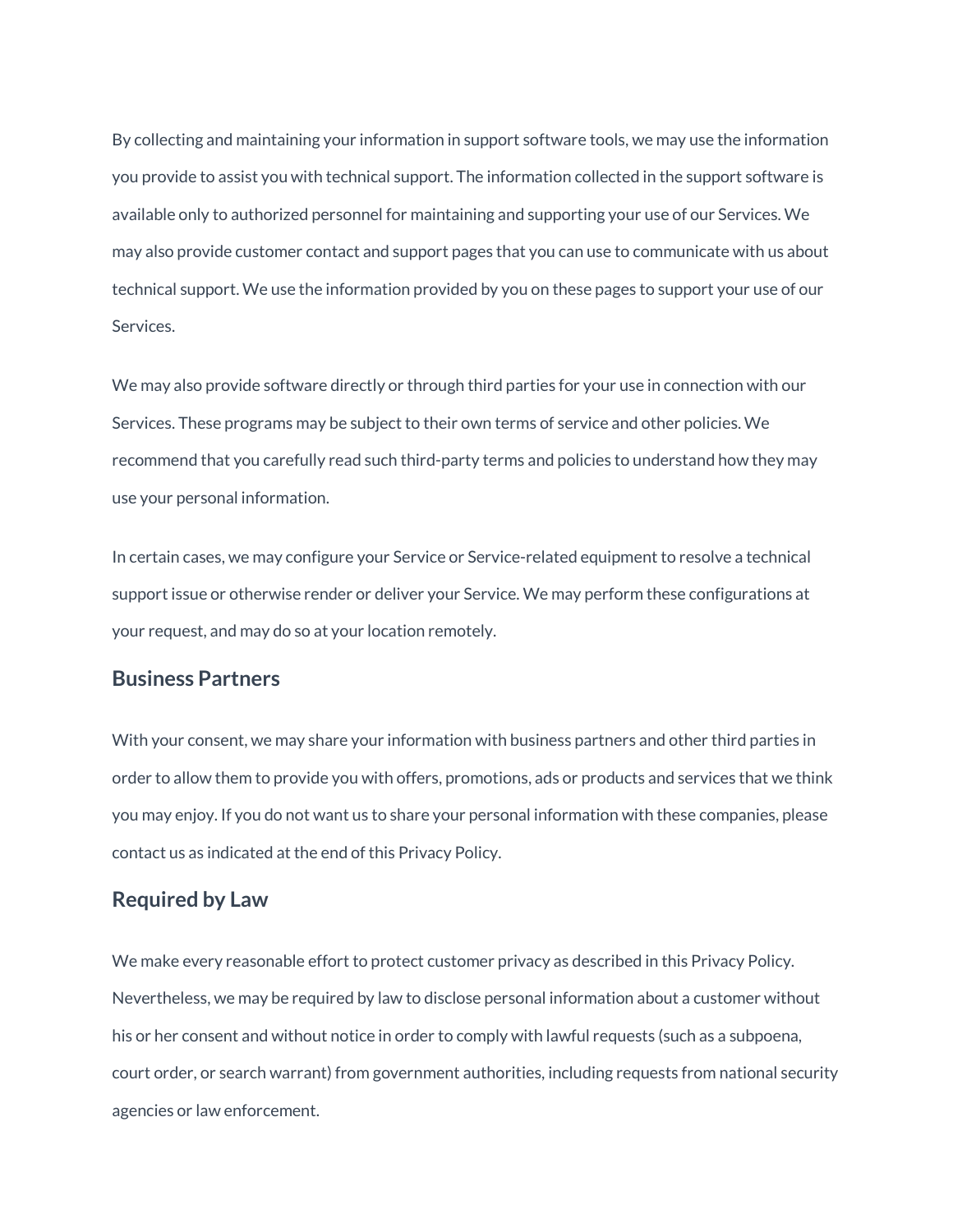#### **Aggregate Data**

We may share aggregated data that no longer identifies individual users and other de-identified information for regulatory compliance, market analysis, and other business purposes.

### **MARKETING PREFERENCES**

We send customers service-related announcements from time-to-time. For example, we may send you an e-mail announcement about a pricing change, a change this Privacy Policy, or new features of your Service. You may not opt-out of these service-related communications.

You may sign-up to receive emails, newsletters or other communications from us. If you would like to discontinue receiving this content, you may update your marketing preferences by using the "Update Profile" link found in emails we send to you. Some customers may have access to update their email preferences within their customer portal. Additionally, you may contact us at support@voyant.com or 866-629-8200 to update your email preferences.

# **LINKS TO OTHER WEBSITES, SOCIAL MEDIA FEATURES**

Our Sites and Services include social media features, such as Facebook "Like" button and Twitter retweets, as well as share buttons or interactive mini-programs. These features collect the user's IP address, the pages visited on the site or service, and set cookies to enable the features to function properly. Social media features are either hosted by a third party or hosted directly on the Website. Interactions with these features are governed by the privacy notices of the social media companies that provide them.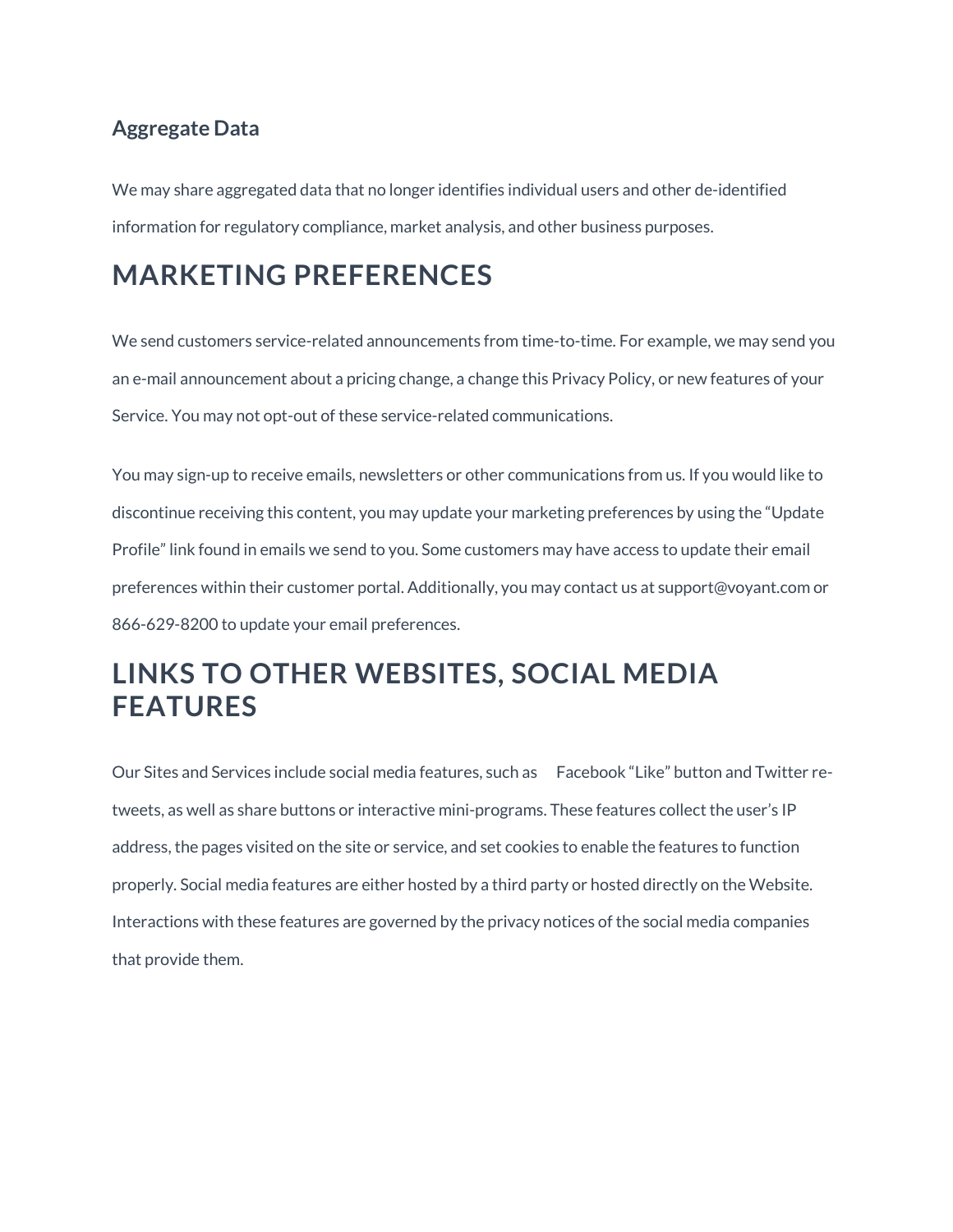### **SECURITY**

We take the security of our Customers' personal information seriously. We follow industry-standard practices to protect your personal information from unauthorized access. However, no system can be guaranteed to be 100% secure. If you have questions about the security of your personal information, or if you have reason to believe that the personal information that we hold about you is no longer secure, please contact us immediately as described in the Privacy Policy.

#### **Web Security**

We utilize several encryption methods to ensure that the data you submit on any of the Voyant sites is secure. Through this "secure session," information that you input into our online order form will be sent and will arrive privately and unaltered at our server. This security prohibits access to your information by other companies and Internet users.

# **CHILDREN**

We do not knowingly collect personally identifiable information from individuals under 13 years of age. If you are a parent or guardian of such a child and become aware that your child has provided personal information to us, please contact us as described in this Privacy Policy and we will take reasonable steps to immediately remove any such information.

# **ACCESS TO INFORMATION**

If you would like to find out what personal information we have about you, update your personal information, or if you would like to delete your information, you may do so by contacting us as described in this Privacy Policy. Note that Voyant may not be able to delete certain information if Voyant is legally required to retain the information under applicable laws. In some circumstances, you may also directly update your information via your Voyant-provided web login.